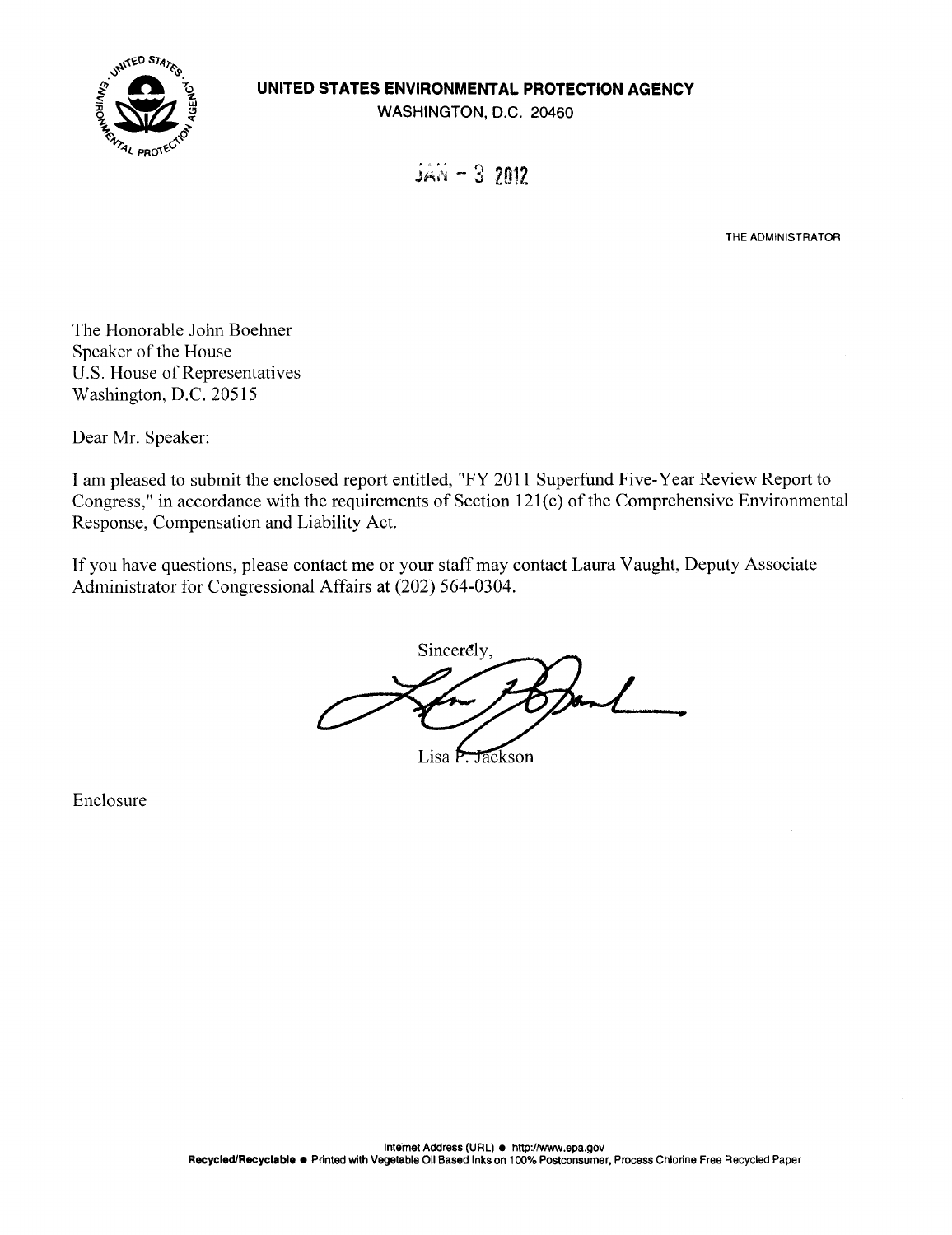

## **UNITED STATES ENVIRONMENTAL PROTECTION AGENCY**

WASHINGTON, D.C. 20460

 $J<sub>2</sub>N<sub>1</sub> - 3$  2012

THE ADMINISTRATOR

The Honorable Joseph Biden President of the Senate United States Senate Washington, D.C. 20510

Dear Mr. President:

I am pleased to submit the enclosed report entitled, "FY 2011 Superfund Five-Year Review Report to Congress," in accordance with the requirements of Section 121(c) of the Comprehensive Environmental Response, Compensation and Liability Act.

If you have questions please contact me, or your staff may contact Laura Vaught, Deputy Associate Administrator for Congressional Affairs at (202) 564-0304.

Sincerely,  $\overline{\phantom{a}}$ 

Lisa P. Jackson

Enclosure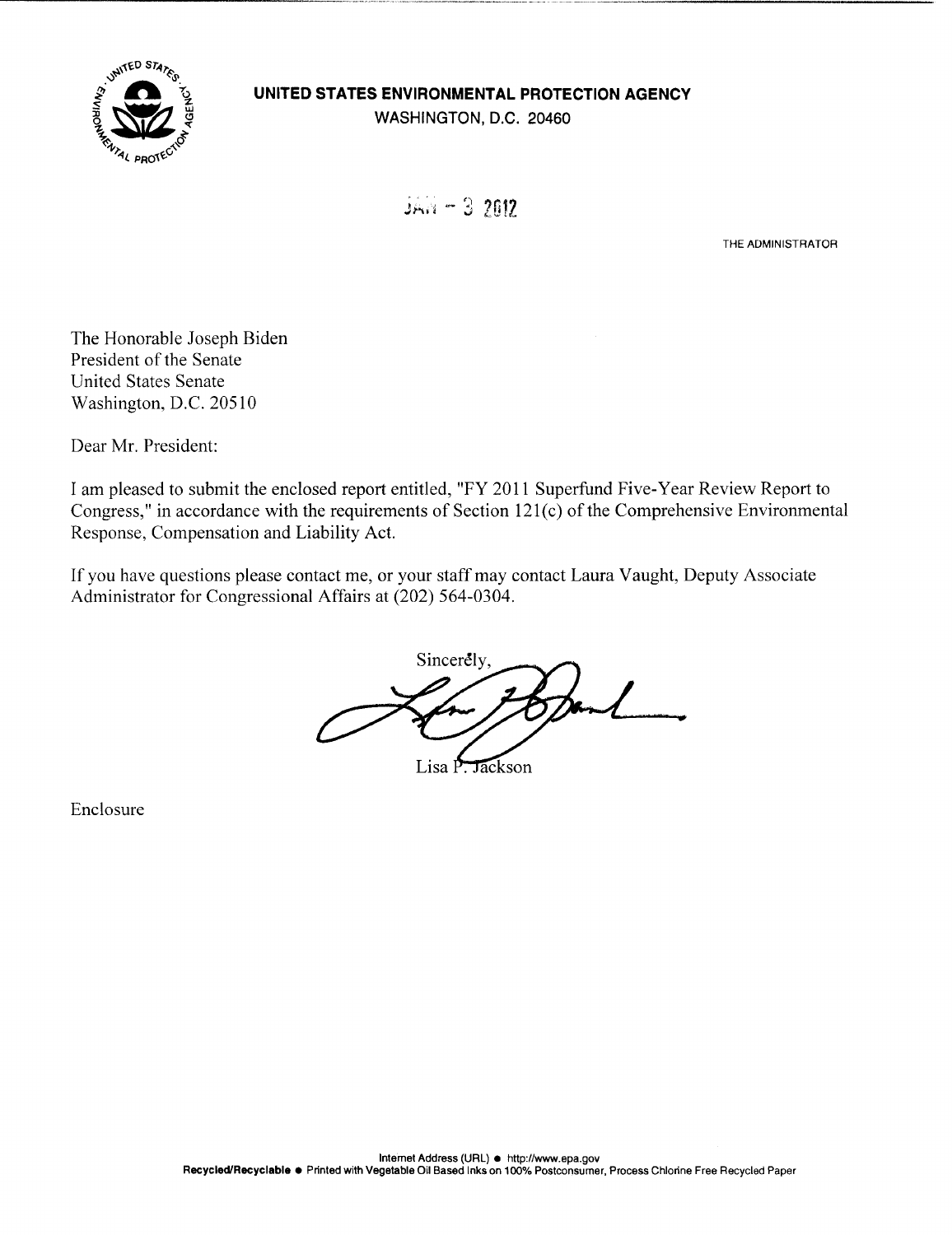### **FY 2011 REPORT TO CONGRESS**  SUPERFUND FIVE-YEAR REVIEWS

### **PURPOSE:**

The U.S. Environmental Protection Agency (EPA) is responsible for reviewing Superfund remedial actions at least every five years where hazardous substances, pollutants, or contaminants will remain on site above levels that allow for unlimited use and unrestricted exposure. The EPA is also responsible for preparing a report to Congress on these reviews.

### **BACKGROUND:**

Section 121(c) of the Comprehensive Environmental Response, Compensation, and Liability Act (CERCLA), as amended, states:

*"If the President selects a remedial action that results in any hazardous substances, pollutants, or contaminants remaining at the site, the President shall review such remedial action no less often than each 5 years after the initiation of such remedial action to assure that human health and the environment are being protected by the remedial action being implemented. In addition, if upon such review it is the judgment of the President that action is appropriate at such site in accordance with section 9604 or 9606 of the Title, the President shall take or require such action."* 

CERCLA also requires that the EPA report to Congress information regarding these sites for which the reviews are required. This report provides a list of sites, information about sites where additional work is required, and contacts for additional information.

#### **FINDINGS:**

The attached table presents a list of statutory, policy and discretionary' five-year reviews that were conducted for non-federal sites and federal National Priorities List (NPL) sites, including the following:

<sup>&</sup>lt;sup>1</sup> Statutory reviews are carried out if both of the following conditions are true: 1) Upon completion of the remedial action, hazardous substances, pollutants, or contaminants will remain on site; and 2) The Record of Decision (ROD) for the site was signed on or after October 17, 1986 (the effective date of SARA) and the remedial action was selected under CERCLA § 121. Policy reviews are carried out for the following types of actions: 1) a pre- or post-SARA remedial action that, upon completion, will not leave hazardous substances, pollutants, or contaminants on site above levels that allow for unlimited use and unrestricted exposure, but requires five years or more to complete; 2) a pre-SARA remedial action that leaves hazardous substances, pollutants, or contaminants on site above levels that allow for unlimited use and unrestricted exposures; or 3) a removal-only site on the NPL where a removal action leaves hazardous substances, pollutants, or contaminants on site above levels that allow for unlimited use and unrestricted exposure and where no remedial action has or will take place. Regions may also carry out a discretionary review which is not required by the statute but may be completed at the Region's discretion to help ensure the protectiveness of the remedy.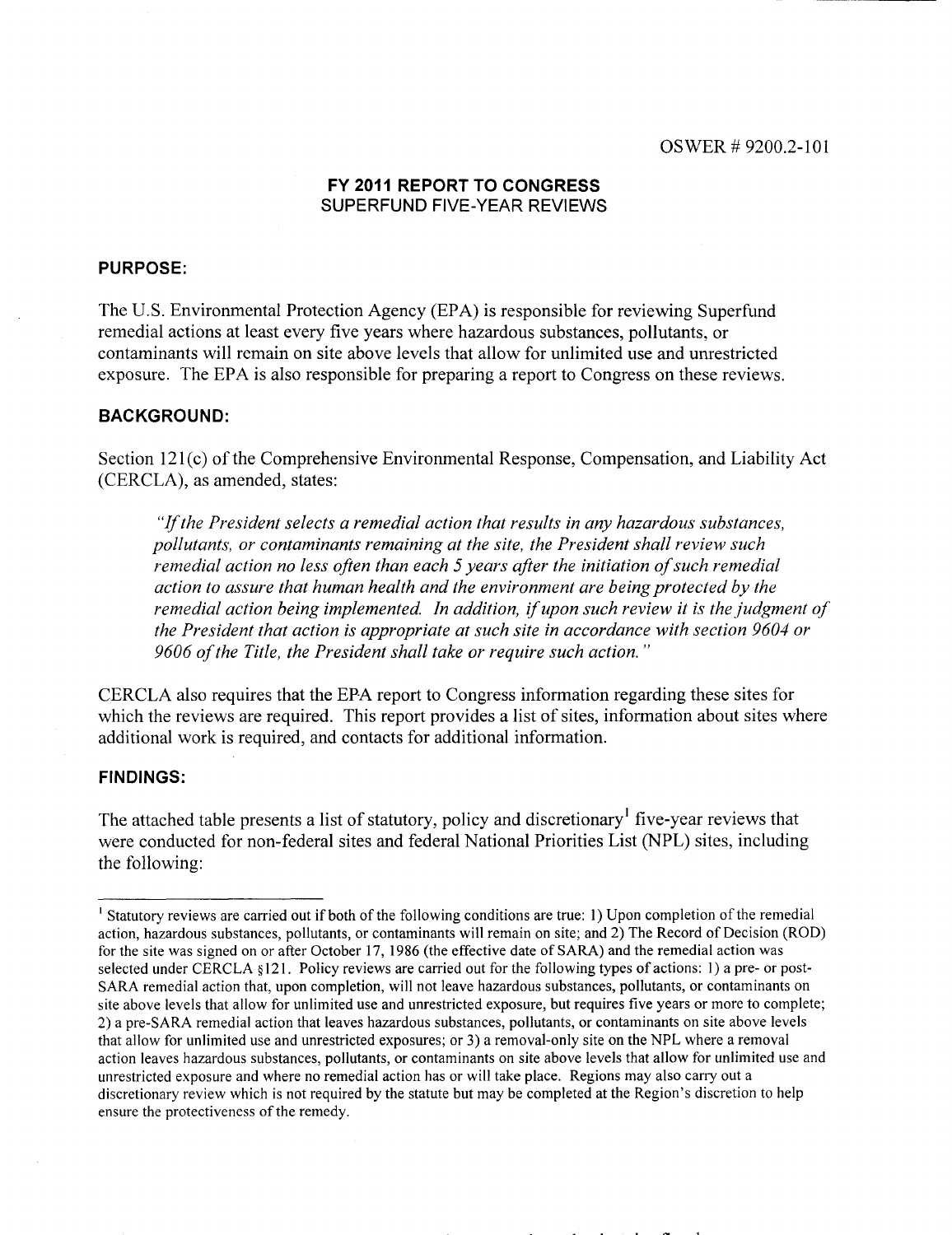- Reviews due in FY 2011, currently completed;
- Reviews due in prior or later fiscal years, currently completed;
- Reviews due in FY 2011, still pending completion of the report; and
- Reviews due in prior fiscal years, still pending completion of the report.

For non-federal sites, a total of 177 sites required five-year reviews in FY 2011. One of the 177 reviews was completed in a previous fiscal year but was due in FY 2011. This review is being counted as completed in FY 2011. The five-year review for Burlington Northern (Somers Plant) was due in FY 2011 but was completed in FY 2012 on February 28, 2012. All the reviews due in FY 2011 are currently complete. Another 10 reviews due in prior or later fiscal years were also completed in FY 2011, bringing the total number of non-federal site five-year reviews completed to 187.

For federal NPL sites, a total of 32 sites required five-year reviews in FY 2011. Two of the 32 reviews were completed in previous fiscal years but were due in FY 2011. Those reviews are being counted as completed in FY 2011. The five-year reviews for the Bangor Naval Submarine Base and Bangor Ordnance Disposal were due in FY 2011 but subsequently completed in FY 2012 on October 14, 2011. An additional 14 reviews due in prior or later fiscal years also were completed in FY 2011, bringing the total number of federal NPL site five-year reviews completed to 46.

Section *2.5* of the EPA's 2001 Comprehensive Five-Year Review Guidance states that the "EPA will either concur with the other federal agency or department protectiveness determination, or the EPA may make an independent finding." In addition, the EPA issued a policy memorandum, entitled "Program Priorities for Federal Facility Five-Year Reviews" in August 2011 to the Regions. The memorandum instructed the EPA to make an independent protectiveness finding if it is determined that "the report is either technically inaccurate or has not been submitted by the federal agency." The EPA issued independent protectiveness findings at nine sites where the federal agency or department did not submit a five-year review report to the EPA on time (including the two Bangor sites). As a result, all 32 sites due in FY 2011 are considered complete but nine of these are based on the EPA's own protectiveness finding. Of the nine sites where the EPA had made its own protectiveness finding, the EPA has since received four final five-year review reports from the federal agencies or departments. The EPA has assurance from the other federal agencies that final five-year review reports will be submitted to the EPA for the remaining five sites.

In all, the total number of five-year reviews completed for both non-federal and federal NPL sites was 233. The reviews determined that eight sites (or portions of the sites) were "not protective" and 22 sites were "protectiveness deferred." Additional work or study will be conducted so that all of these sites will ultimately become protective. The recommendations for each of these sites are tracked in the CERCLIS database and, semi-annually, headquarters monitors the progress in implementing these recommendations to resolve protectiveness-related issues at all sites.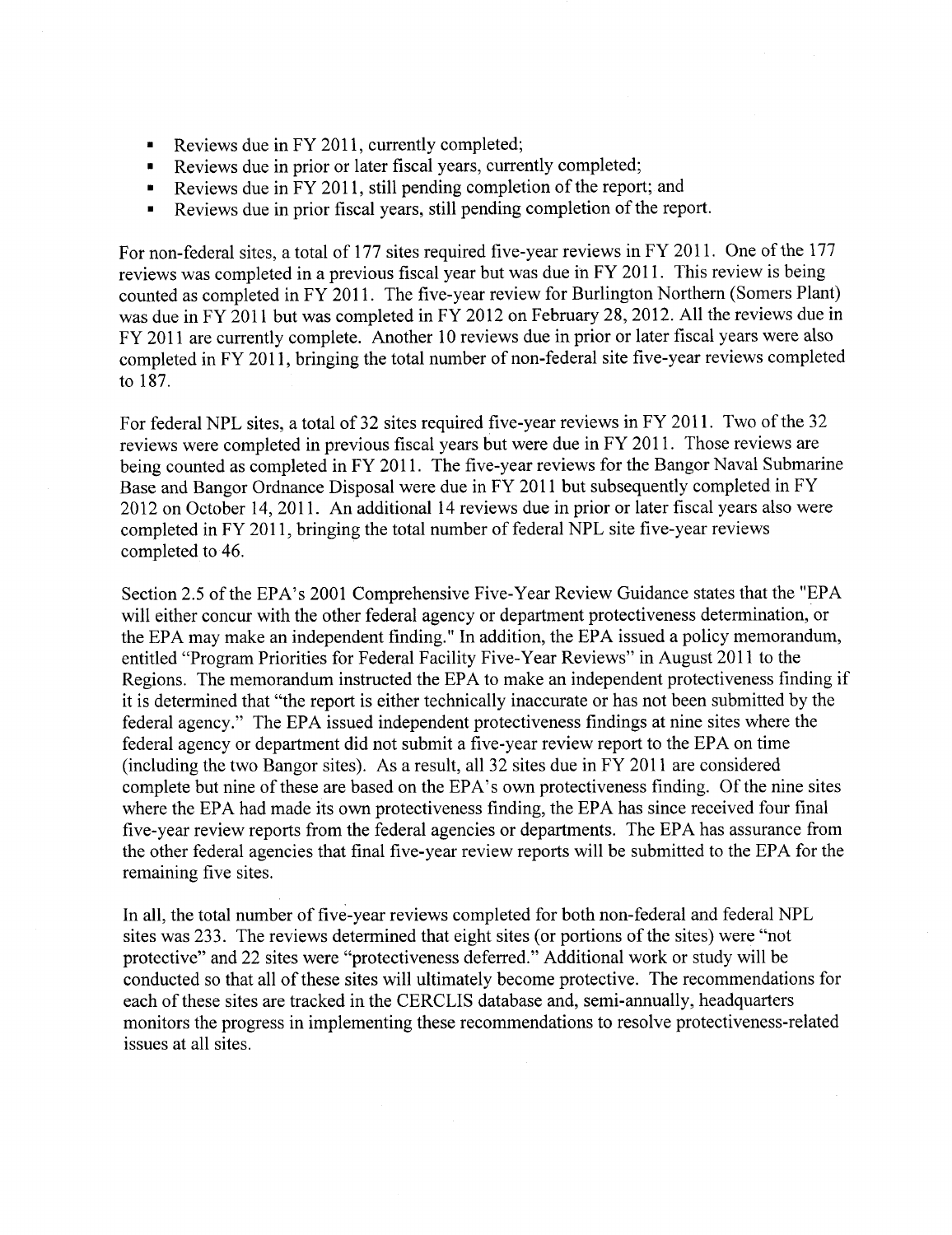For non-federal sites, three reviews due in prior fiscal years remain pending and the EPA is working to complete them. For federal NPL sites, no reviews due in prior fiscal years are pending. The EPA expects that all reviews will be completed in the near future.

Summary copies of all five-year reviews, including those contained in this report, can be accessed publicly via the national Superfund web page (http://cfpub.epa.gov/fiveyear/). These reports contain detailed information regarding the effectiveness of the site remedy and assess whether human and/or ecological exposures are occurring. The information in these reports includes the protectiveness determinations that are ultimately selected and are reported in the following table for each site. For additional information on any of the five-year reviews identified in this report, please contact the Office of Superfund Remediation and Technology Innovation at (703) 603-8960, or the Superfund Call Center at (703) 412-9810 or (800) 424- 9346.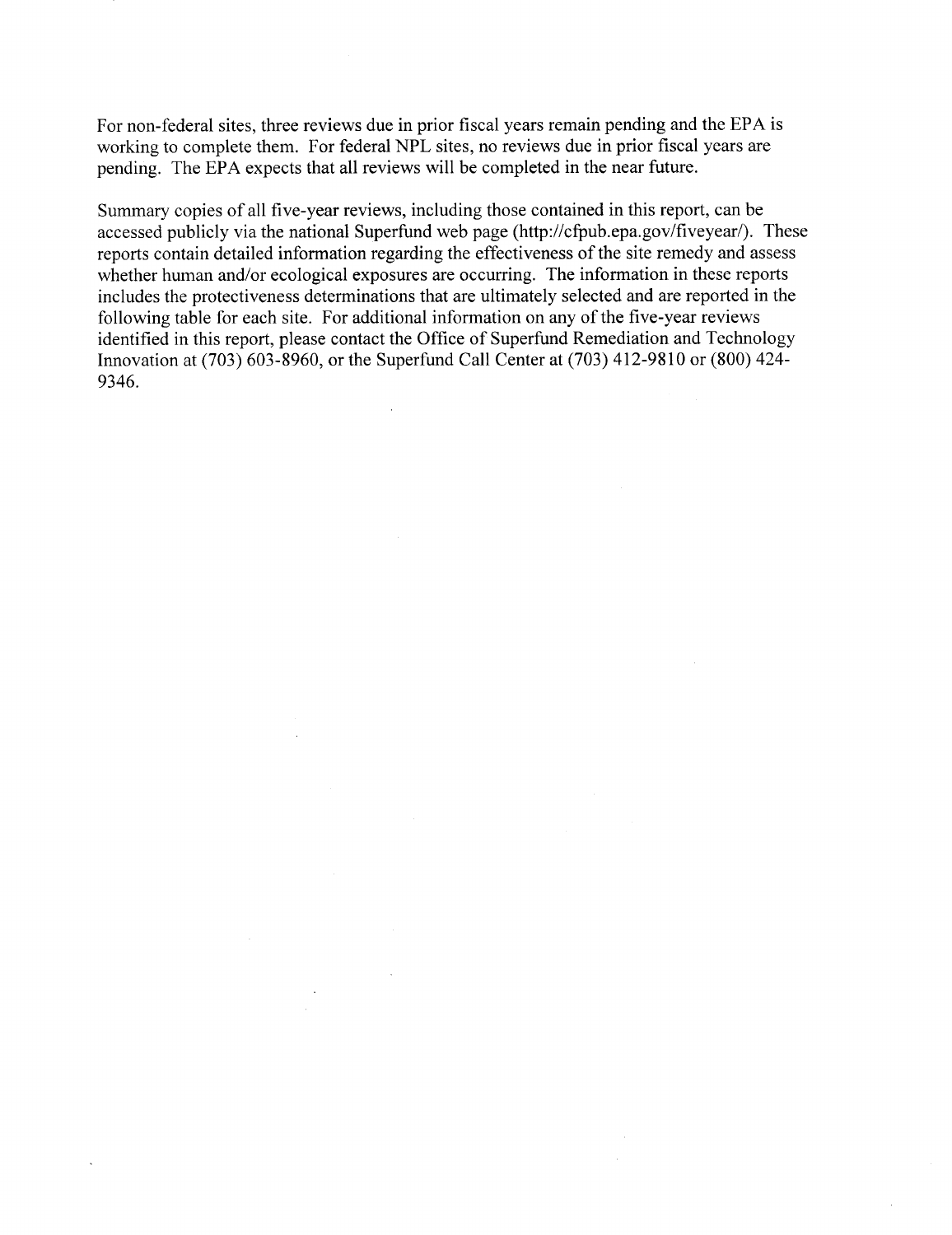# FY 2011 Superfund Five-Year Review Report to Congress

| <b>Region</b> | <b>Site Name</b>                                       | <b>State</b> | <b>FYR Type</b> | <b>Fiscal</b><br>Year<br><b>Due</b> | <b>Date</b><br><b>Completed</b> | <b>Protectiveness</b><br>Determination <sup>1</sup> |  |
|---------------|--------------------------------------------------------|--------------|-----------------|-------------------------------------|---------------------------------|-----------------------------------------------------|--|
| 01            | <b>COAKLEY LANDFILL</b>                                | <b>NH</b>    | Statutory       | 2011                                | 09/22/2011                      | <b>Short-Term Protective</b>                        |  |
| 01            | <b>EASTERN SURPLUS</b>                                 | <b>ME</b>    | Statutory       | 2011                                | 09/29/2011                      | <b>Short-Term Protective</b>                        |  |
| 01            | SAVAGE MUNICIPAL WATER SUPPLY                          | <b>NH</b>    | Policy          | 2011                                | 09/29/2011                      | <b>Protectiveness Deferred</b>                      |  |
| 02            | <b>APPLIED ENVIRONMENTAL SERVICES</b>                  | <b>NY</b>    | Policy          | 2011                                | 09/19/2011                      | Protective                                          |  |
| 02            | <b>BURNT FLY BOG</b>                                   | <b>NJ</b>    | Statutory       | 2011                                | 06/16/2011                      | <b>Short-Term Protective</b>                        |  |
| 02            | <b>CORTESE LANDFILL</b>                                | <b>NY</b>    | Statutory       | 2011                                | 07/11/2011                      | <b>Short-Term Protective</b>                        |  |
| 02            | DENZER & SCHAFER X-RAY CO.                             | NJ.          | Policy          | 2011                                | 05/16/2011                      | Protective                                          |  |
| 02            | DIAMOND ALKALI CO.                                     | NJ           | Statutory       | 2011                                | 06/08/2011                      | <b>Short-Term Protective</b>                        |  |
| 02            | <b>ENDICOTT VILLAGE WELL FIELD</b>                     | <b>NY</b>    | Statutory       | 2011                                | 09/29/2011                      | Protective                                          |  |
| 02            | <b>HIGGINS DISPOSAL</b>                                | <b>NJ</b>    | Policy          | 2011                                | 02/15/2011                      | Protective                                          |  |
| 02            | HOOKER (102ND STREET)                                  | <b>NY</b>    | Statutory       | 2011                                | 09/19/2011                      | Protective                                          |  |
| 02            | <b>HOOKER (HYDE PARK)</b>                              | <b>NY</b>    | Policy          | 2011                                | 09/27/2011                      | Protective                                          |  |
| 02            | JOHNSTOWN CITY LANDFILL                                | <b>NY</b>    | Statutory       | 2011                                | 12/08/2010                      | <b>Protectiveness Deferred</b>                      |  |
| 02            | JONES CHEMICALS, INC.                                  | <b>NY</b>    | Policy          | 2011                                | 09/26/2011                      | <b>Protectiveness Deferred</b>                      |  |
| 02            | <b>JONES SANITATION</b>                                | <b>NY</b>    | Statutory       | 2011                                | 06/27/2011                      | Protective                                          |  |
| 02            | LANDFILL & DEVELOPMENT CO.                             | NJ           | Statutory       | 2011                                | 07/18/2011                      | Protective                                          |  |
| 02            | NIAGARA MOHAWK POWER CORP. (SARATOGA SPRINGS<br>PLANT) | <b>NY</b>    | Statutory       | 2011                                | 08/24/2011                      | <b>Short-Term Protective</b>                        |  |
| 02            | <b>PFOHL BROTHERS LANDFILL</b>                         | <b>NY</b>    | Statutory       | 2011                                | 03/18/2011                      | <b>Short-Term Protective</b>                        |  |
| 02            | <b>REYNOLDS METALS CO</b>                              | <b>NY</b>    | Statutory       | 2011                                | 02/14/2011                      | Protective                                          |  |
| 02            | ROBINTECH, INC./NATIONAL PIPE CO.                      | <b>NY</b>    | Policy          | 2011                                | 09/26/2011                      | <b>Short-Term Protective</b>                        |  |
| 02            | <b>SARNEY FARM</b>                                     | <b>NY</b>    | Policy          | 2011                                | 08/19/2011                      | Protective                                          |  |
| 02            | SMITHTOWN GROUND WATER CONTAMINATION                   | <b>NY</b>    | Policy          | 2011                                | 09/30/2011                      | Protective                                          |  |
| 02            | <b>SYNCON RESINS</b>                                   | <b>NJ</b>    | Statutory       | 2011                                | 08/23/2011                      | Protective                                          |  |
| 02            | U.S. RADIUM CORP.                                      | NJ           | Policy          | 2011                                | 07/13/2011                      | Protective                                          |  |
| 02            | UNIVERSAL OIL PRODUCTS (CHEMICAL DIVISION)             | NJ           | Statutory       | 2011                                | 09/26/2011                      | <b>Short-Term Protective</b>                        |  |

## Non-Federal Facility Reviews Due and Completed in FY 2011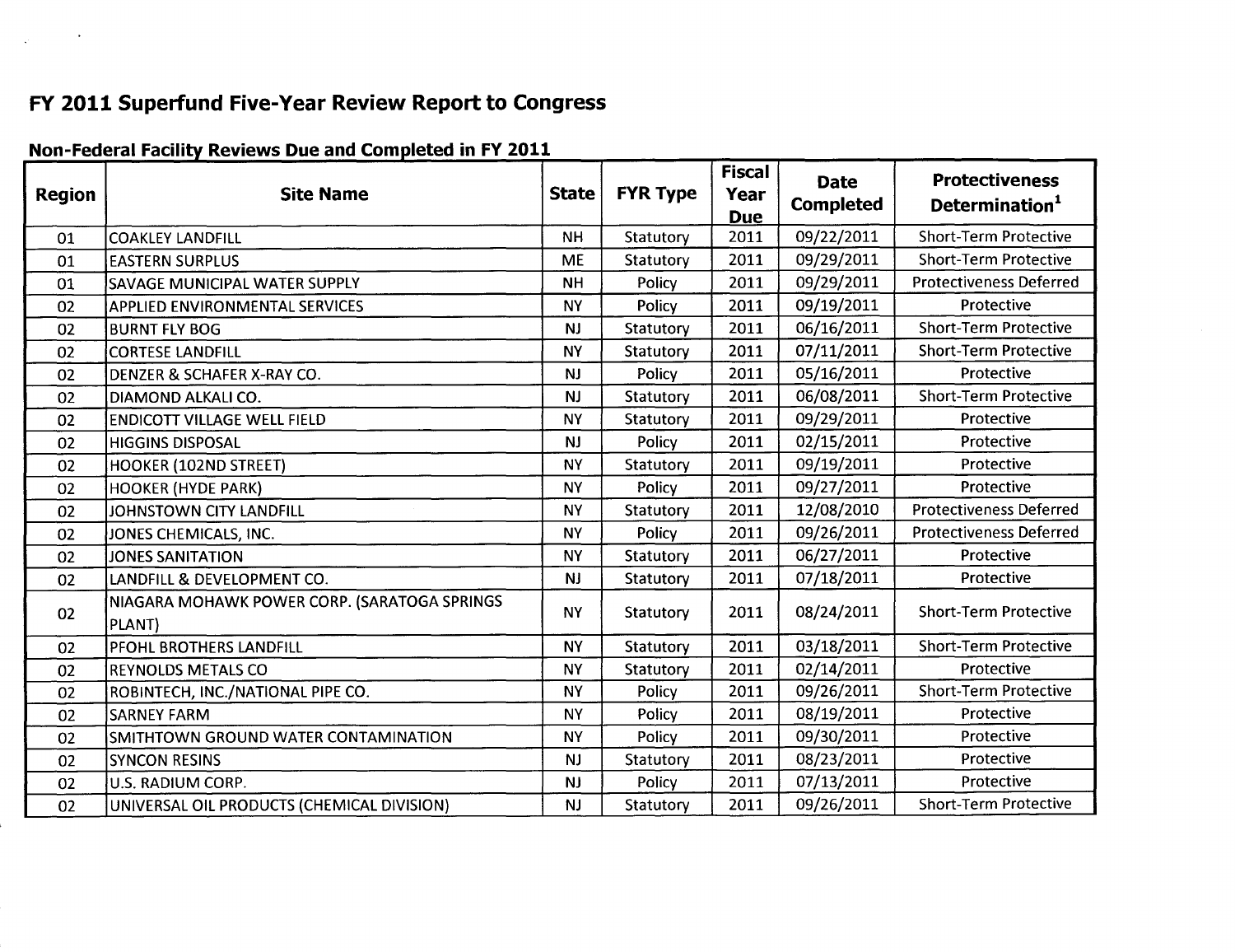| <b>Region</b> | <b>Site Name</b>                                                       | <b>State</b> | <b>FYR Type</b> | <b>Fiscal</b><br>Year<br><b>Due</b> | <b>Date</b><br><b>Completed</b> | <b>Protectiveness</b><br>Determination <sup>1</sup> |  |
|---------------|------------------------------------------------------------------------|--------------|-----------------|-------------------------------------|---------------------------------|-----------------------------------------------------|--|
| 02            | VINELAND CHEMICAL CO., INC.                                            | <b>NJ</b>    | Statutory       | 2011                                | 09/06/2011                      | Will be Protective                                  |  |
| 02            | <b>WARWICK LANDFILL</b>                                                | <b>NY</b>    | Statutory       | 2011                                | 08/31/2011                      | Protective                                          |  |
| 02            | <b>WILLIAMS PROPERTY</b>                                               | <b>NJ</b>    | Policy          | 2011                                | 05/25/2011                      | Protective                                          |  |
| 03            | A.I.W. FRANK/MID-COUNTY MUSTANG                                        | PA           | Policy          | 2011                                | 03/17/2011                      | <b>Short-Term Protective</b>                        |  |
| 03            | <b>BERKS SAND PIT</b>                                                  | PA           | Policy          | 2011                                | 08/04/2011                      | Protective                                          |  |
| 03            | <b>BUTZ LANDFILL</b>                                                   | PA           | Statutory       | 2011                                | 09/09/2011                      | Will be Protective                                  |  |
| 03            | CRATER RESOURCES, INC./KEYSTONE COKE CO./ALAN WOOD<br><b>STEEL CO.</b> | PA           | Statutory       | 2011                                | 09/15/2011                      | <b>Protectiveness Deferred</b>                      |  |
| 03            | DELTA QUARRIES & DISPOSAL, INC./STOTLER LANDFILL                       | PA           | Statutory       | 2011                                | 06/03/2011                      | Protective                                          |  |
| 03            | JACKS CREEK/SITKIN SMELTING & REFINING, INC.                           | PA           | Statutory       | 2011                                | 04/27/2011                      | <b>Short-Term Protective</b>                        |  |
| 03            | <b>KIM-STAN LANDFILL</b>                                               | VA           | Statutory       | 2011                                | 12/03/2010                      | <b>Short-Term Protective</b>                        |  |
| 03            | <b>LIMESTONE ROAD</b>                                                  | <b>MD</b>    | Discretionary   | 2011                                | 01/19/2011                      | <b>Short-Term Protective</b>                        |  |
| 03            | MILL CREEK DUMP                                                        | PA           | Policy          | 2011                                | 09/21/2011                      | <b>Short-Term Protective</b>                        |  |
| 03            | <b>NOVAK SANITARY LANDFILL</b>                                         | PA           | Statutory       | 2011                                | 05/26/2011                      | <b>Short-Term Protective</b>                        |  |
| 03            | OLD CITY OF YORK LANDFILL                                              | PA           | Statutory       | 2011                                | 02/28/2011                      | <b>Short-Term Protective</b>                        |  |
| 03            | <b>ORDNANCE WORKS DISPOSAL AREAS</b>                                   | <b>WV</b>    | Statutory       | 2011                                | 09/16/2011                      | Will be Protective                                  |  |
| 03            | PAOLI RAIL YARD                                                        | PA           | Statutory       | 2011                                | 05/05/2011                      | <b>Short-Term Protective</b>                        |  |
| 03            | REVERE CHEMICAL CO.                                                    | PA           | Statutory       | 2011                                | 09/23/2011                      | Protective                                          |  |
| 03            | STANDARD CHLORINE OF DELAWARE, INC.                                    | <b>DE</b>    | Statutory       | 2011                                | 07/15/2011                      | <b>Short-Term Protective</b>                        |  |
| 03            | <b>WALSH LANDFILL</b>                                                  | PA           | Statutory       | 2011                                | 05/17/2011                      | <b>Short-Term Protective</b>                        |  |
| 03            | <b>WESTINGHOUSE ELECTRIC CORP. (SHARON PLANT)</b>                      | PA           | Statutory       | 2011                                | 09/22/2011                      | <b>Protectiveness Deferred</b>                      |  |
| 03            | <b>WESTINGHOUSE ELEVATOR CO. PLANT</b>                                 | PA           | Policy          | 2011                                | 06/21/2011                      | <b>Protectiveness Deferred</b>                      |  |
| 04            | <b>AIRCO</b>                                                           | KY           | Statutory       | 2011                                | 09/19/2011                      | <b>Short-Term Protective</b>                        |  |
| 04            | AIRCO PLATING CO.                                                      | FL.          | Statutory       | 2011                                | 09/12/2011                      | <b>Short-Term Protective</b>                        |  |
| 04            | AMERICAN CREOSOTE WORKS, INC. (PENSACOLA PLANT)                        | FL.          | Statutory       | 2011                                | 09/19/2011                      | Will be Protective                                  |  |
| 04            | <b>B.F. GOODRICH</b>                                                   | KY           | Statutory       | 2011                                | 09/19/2011                      | <b>Short-Term Protective</b>                        |  |
| 04            | <b>BREWER GOLD MINE</b>                                                | SC           | Statutory       | 2011                                | 09/13/2011                      | Will be Protective                                  |  |
| 04            | CABOT/KOPPERS                                                          | FL           | Statutory       | 2011                                | 03/31/2011                      | <b>Short-Term Protective</b>                        |  |
| 04            | CAPE FEAR WOOD PRESERVING                                              | <b>NC</b>    | Policy          | 2011                                | 09/19/2011                      | <b>Short-Term Protective</b>                        |  |
| 04            | CEDARTOWN INDUSTRIES, INC.                                             | GA           | Statutory       | 2011                                | 09/19/2011                      | Protective                                          |  |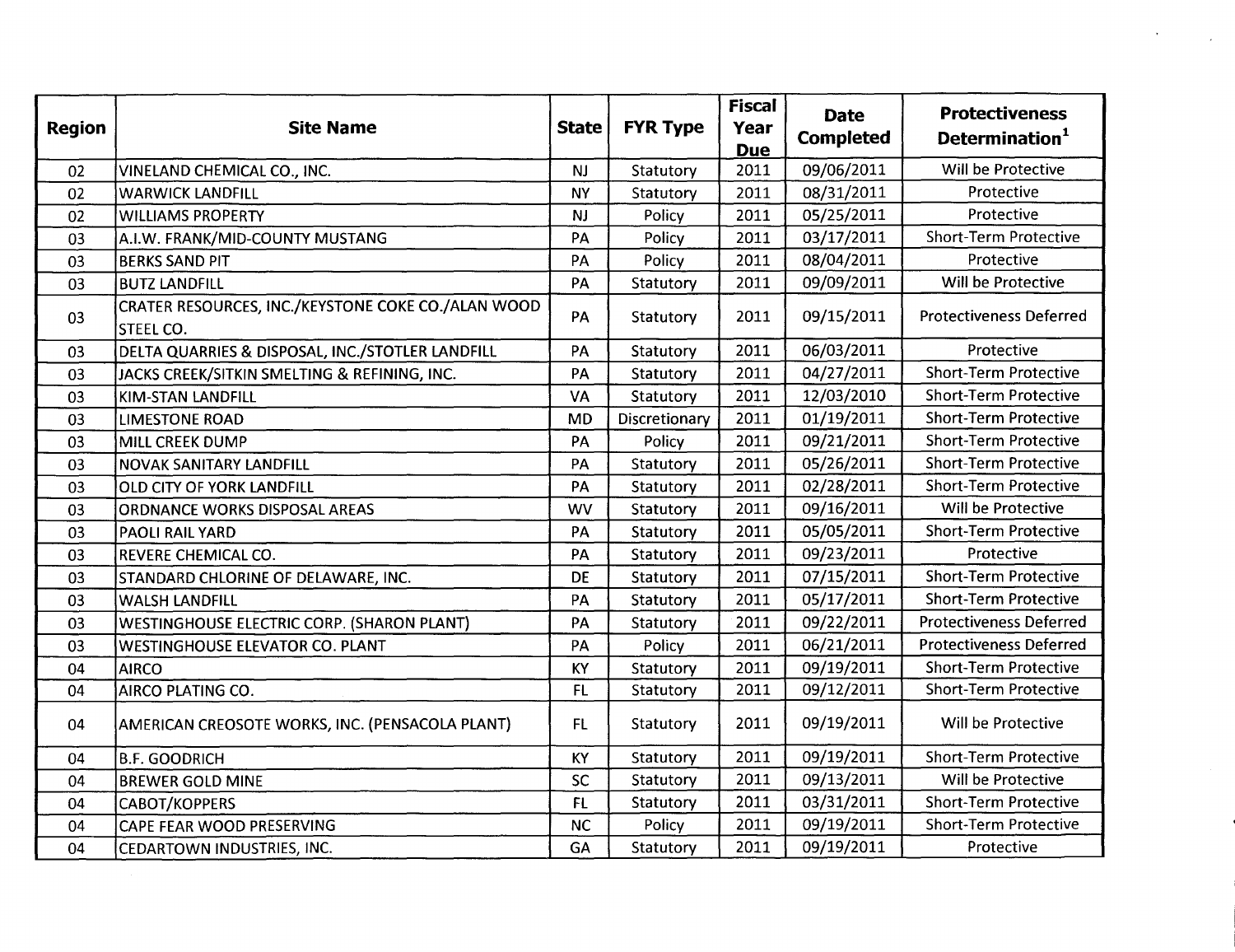| <b>Region</b> | <b>Site Name</b><br>$\Lambda_c$            | <b>State</b> | <b>FYR Type</b> | <b>Fiscal</b><br>Year<br><b>Due</b> | <b>Date</b><br><b>Completed</b> | <b>Protectiveness</b><br>Determination <sup>1</sup> |  |  |
|---------------|--------------------------------------------|--------------|-----------------|-------------------------------------|---------------------------------|-----------------------------------------------------|--|--|
| 04            | <b>CEDARTOWN MUNICIPAL LANDFILL</b>        | GA           | Statutory       | 2011                                | 09/26/2011                      | <b>Short-Term Protective</b>                        |  |  |
| 04            | CELANESE CORP. (SHELBY FIBER OPERATIONS)   | <b>NC</b>    | Statutory       | 2011                                | 08/31/2011                      | Short-Term Protective                               |  |  |
| 04            | CIBA-GEIGY CORP. (MCINTOSH PLANT)          | AL           | Statutory       | 2011                                | 09/29/2011                      | <b>Short-Term Protective</b>                        |  |  |
| 04            | <b>DAVIE LANDFILL</b>                      | FL           | Policy          | 2011                                | 03/16/2011                      | Protective                                          |  |  |
| 04            | DIAMOND SHAMROCK CORP. LANDFILL            | GA           | Policy          | 2011                                | 04/21/2011                      | Protective                                          |  |  |
| 04            | FCX, INC. (STATESVILLE PLANT)              | <b>NC</b>    | Policy          | 2011                                | 09/08/2011                      | <b>Short-Term Protective</b>                        |  |  |
| 04            | FIRESTONE TIRE & RUBBER CO. (ALBANY PLANT) | GA           | Policy          | 2011                                | 04/21/2011                      | Protective                                          |  |  |
| 04            | <b>FLANDERS FILTERS INC</b>                | <b>NC</b>    | Policy          | 2011                                | 09/19/2011                      | Short-Term Protective                               |  |  |
| 04            | <b>FLORIDA STEEL CORP.</b>                 | FL           | Statutory       | 2011                                | 09/27/2011                      | <b>Short-Term Protective</b>                        |  |  |
| 04            | <b>FLOWOOD SITE</b>                        | <b>MS</b>    | Statutory       | 2011                                | 09/27/2011                      | <b>Short-Term Protective</b>                        |  |  |
| 04            | <b>GOLDEN STRIP SEPTIC TANK SERVICE</b>    | <b>SC</b>    | Statutory       | 2011                                | 09/27/2011                      | Protective                                          |  |  |
| 04            | <b>GREEN RIVER DISPOSAL, INC.</b>          | KY           | Statutory       | 2011                                | 09/29/2011                      | Protective                                          |  |  |
| 04            | HELENA CHEMICAL CO. (TAMPA PLANT)          | FL.          | Statutory       | 2011                                | 05/03/2011                      | <b>Short-Term Protective</b>                        |  |  |
| 04            | <b>HERCULES 009 LANDFILL</b>               | GA           | Statutory       | 2011                                | 07/06/2011                      | <b>Short-Term Protective</b>                        |  |  |
| 04            | <b>HOLLINGSWORTH SOLDERLESS TERMINAL</b>   | <b>FL</b>    | Policy          | 2011                                | 09/07/2011                      | Protective                                          |  |  |
| 04            | INTERSTATE LEAD CO. (ILCO)                 | <b>AL</b>    | Statutory       | 2011                                | 09/16/2011                      | <b>Short-Term Protective</b>                        |  |  |
| 04            | JADCO-HUGHES FACILITY                      | <b>NC</b>    | Policy          | 2011                                | 09/29/2011                      | <b>Short-Term Protective</b>                        |  |  |
| 04            | MURRAY-OHIO DUMP                           | <b>TN</b>    | Statutory       | 2011                                | 09/29/2011                      | <b>Short-Term Protective</b>                        |  |  |
| 04            | NATIONAL SOUTHWIRE ALUMINUM CO.            | KY           | Statutory       | 2011                                | 09/01/2011                      | Protective                                          |  |  |
| 04            | <b>NORMANDY PARK APARTMENTS</b>            | <b>FL</b>    | Statutory       | 2011                                | 09/27/2011                      | <b>Short-Term Protective</b>                        |  |  |
| 04            | OLIN CORP. (MCINTOSH PLANT)                | <b>AL</b>    | Statutory       | 2011                                | 09/27/2011                      | <b>Short-Term Protective</b>                        |  |  |
| 04            | PERDIDO GROUND WATER CONTAMINATION         | <b>AL</b>    | Policy          | 2011                                | 02/22/2011                      | Protective                                          |  |  |
| 04            | PETROLEUM PRODUCTS CORP.                   | <b>FL</b>    | Statutory       | 2011                                | 12/14/2010                      | <b>Short-Term Protective</b>                        |  |  |
| 04            | PICKETTVILLE ROAD LANDFILL                 | FL.          | Statutory       | 2011                                | 02/20/2011                      | Protective                                          |  |  |
| 04            | REEVES SOUTHEASTERN GALVANIZING CORP.      | FL.          | Policy          | 2011                                | 09/29/2011                      | <b>Protectiveness Deferred</b>                      |  |  |
| 04            | ROCK HILL CHEMICAL CO.                     | SC           | Policy          | 2011                                | 08/18/2011                      | <b>Short-Term Protective</b>                        |  |  |
| 04            | <b>SCHUYLKILL METALS CORP.</b>             | FL.          | Statutory       | 2011                                | 09/07/2011                      | Protective                                          |  |  |
| 04            | SHURON INC.                                | SC           | Statutory       | 2011                                | 09/29/2011                      | Will be Protective                                  |  |  |
| 04            | <b>SMITH'S FARM</b>                        | KY           | Statutory       | 2011                                | 09/19/2011                      | <b>Short-Term Protective</b>                        |  |  |
| 04            | STAUFFER CHEMICAL CO. (COLD CREEK PLANT)   | <b>AL</b>    | Statutory       | 2011                                | 08/30/2011                      | <b>Short-Term Protective</b>                        |  |  |
| 04            | STAUFFER CHEMICAL CO. (LEMOYNE PLANT)      | AL           | Statutory       | 2011                                | 08/30/2011                      | <b>Short-Term Protective</b>                        |  |  |

 $\label{eq:2.1} \frac{1}{\sqrt{2\pi}}\int_{-\infty}^{\infty} \frac{1}{\sqrt{2\pi}}\left(\frac{1}{\sqrt{2\pi}}\right)^{2\alpha} \frac{1}{\sqrt{2\pi}}\frac{1}{\sqrt{2\pi}}\int_{0}^{\infty} \frac{1}{\sqrt{2\pi}}\frac{1}{\sqrt{2\pi}}\frac{1}{\sqrt{2\pi}}\frac{1}{\sqrt{2\pi}}\frac{1}{\sqrt{2\pi}}\frac{1}{\sqrt{2\pi}}\frac{1}{\sqrt{2\pi}}\frac{1}{\sqrt{2\pi}}\frac{1}{\sqrt{2\pi}}\frac{1}{\sqrt{2\pi$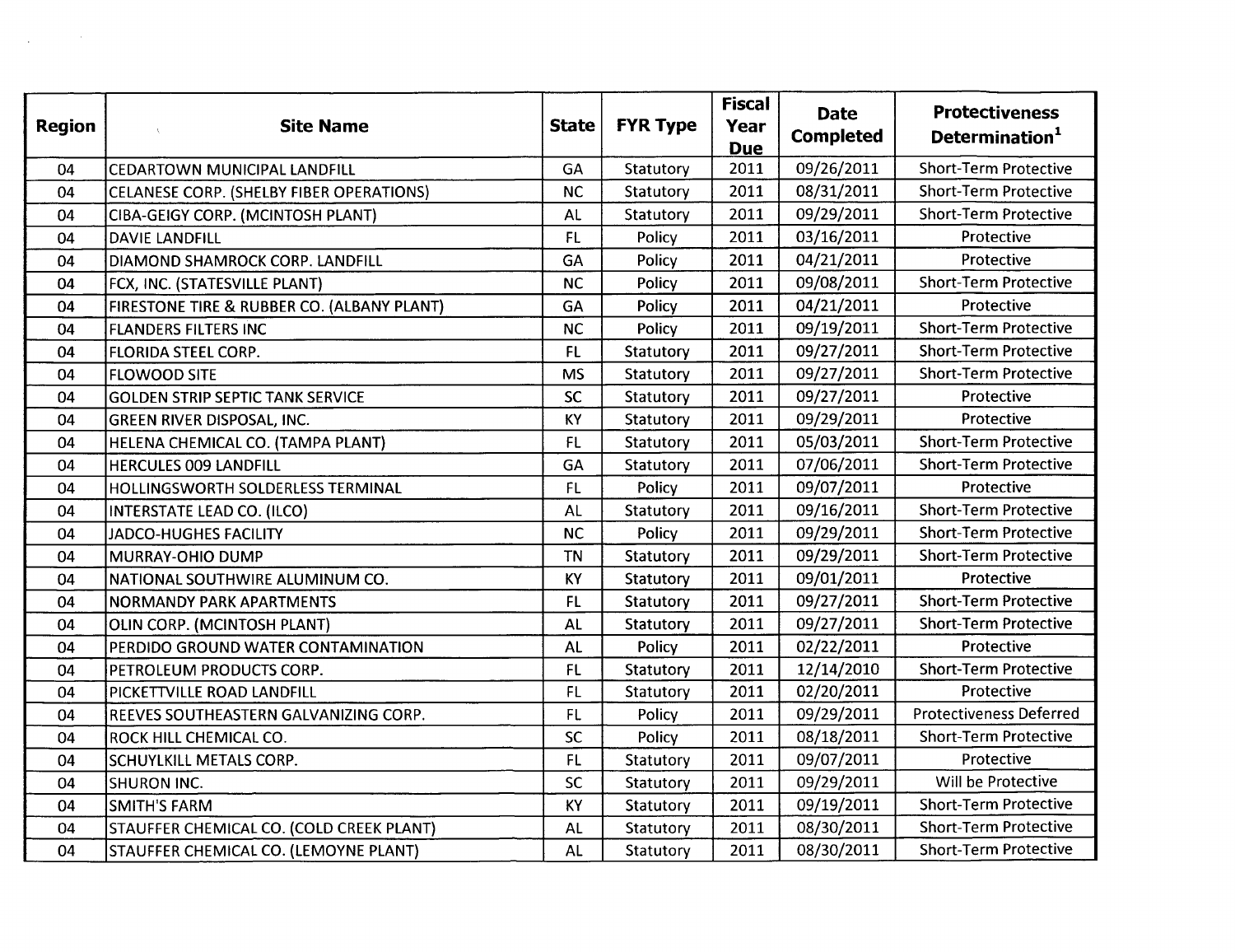| <b>Region</b> | <b>Site Name</b>                                   | <b>State</b> | <b>FYR Type</b> | <b>Fiscal</b><br>Year<br><b>Due</b> | <b>Date</b><br><b>Completed</b> | <b>Protectiveness</b><br>Determination <sup>1</sup> |  |
|---------------|----------------------------------------------------|--------------|-----------------|-------------------------------------|---------------------------------|-----------------------------------------------------|--|
| 04            | <b>TENNESSEE PRODUCTS</b>                          | <b>TN</b>    | Statutory       | 2011                                | 09/27/2011                      | <b>Short-Term Protective</b>                        |  |
| 04            | VELSICOL CHEMICAL CORP. (HARDEMAN COUNTY)          | <b>TN</b>    | Statutory       | 2011                                | 04/13/2011                      | <b>Not Protective</b>                               |  |
| 04            | WINGATE ROAD MUNICIPAL INCINERATOR DUMP            | FL           | Statutory       | 2011                                | 06/21/2011                      | <b>Short-Term Protective</b>                        |  |
| 04            | ZELLWOOD GROUND WATER CONTAMINATION                | FL           | Statutory       | 2011                                | 09/29/2011                      | <b>Protectiveness Deferred</b>                      |  |
| 05            | AMERICAN CHEMICAL SERVICE, INC.                    | IN           | Statutory       | 2011                                | 03/15/2011                      | <b>Short-Term Protective</b>                        |  |
| 05            | AUTO ION CHEMICALS, INC.                           | MI           | Statutory       | 2011                                | 09/01/2011                      | <b>Short-Term Protective</b>                        |  |
| 05            | <b>CLARE WATER SUPPLY</b>                          | MI           | Statutory       | 2011                                | 09/20/2011                      | <b>Short-Term Protective</b>                        |  |
| 05            | <b>EAST BETHEL DEMOLITION LANDFILL</b>             | <b>MN</b>    | Statutory       | 2011                                | 09/06/2011                      | <b>Short-Term Protective</b>                        |  |
| 05            | <b>ELECTROVOICE</b>                                | MI           | Statutory       | 2011                                | 09/20/2011                      | <b>Short-Term Protective</b>                        |  |
| 05            | <b>G&amp;H LANDFILL</b>                            | MI           | Statutory       | 2011                                | 09/13/2011                      | <b>Protectiveness Deferred</b>                      |  |
| 05            | <b>GRATIOT COUNTY LANDFILL</b>                     | MI           | Policy          | 2011                                | 09/29/2011                      | <b>Short-Term Protective</b>                        |  |
| 05            | <b>HAGEN FARM</b>                                  | WI           | Statutory       | 2011                                | 07/27/2011                      | <b>Short-Term Protective</b>                        |  |
| 05            | HUNTS DISPOSAL LANDFILL                            | WI           | Statutory       | 2011                                | 09/22/2011                      | Protective                                          |  |
| 05            | <b>INDUSTRIAL EXCESS LANDFILL</b>                  | OH           | Statutory       | 2011                                | 05/11/2011                      | <b>Short-Term Protective</b>                        |  |
| 05            | INTERSTATE POLLUTION CONTROL, INC.                 | IL           | Statutory       | 2011                                | 03/11/2011                      | <b>Short-Term Protective</b>                        |  |
| 05            | J & L LANDFILL                                     | MI           | Statutory       | 2011                                | 06/01/2011                      | <b>Short-Term Protective</b>                        |  |
| 05            | <b>JANESVILLE ASH BEDS</b>                         | WI           | Statutory       | 2011                                | 08/19/2011                      | Protective                                          |  |
| 05            | JANESVILLE OLD LANDFILL                            | WI           | Statutory       | 2011                                | 08/19/2011                      | Protective                                          |  |
| 05            | LAKE SANDY JO (M&M LANDFILL)                       | IN           | Policy          | 2011                                | 07/14/2011                      | <b>Short-Term Protective</b>                        |  |
| 05            | LEHILLIER/MANKATO                                  | MN           | Policy          | 2011                                | 06/27/2011                      | Protective                                          |  |
| 05            | LITTLE MISSISSINEWA RIVER                          | IN           | Statutory       | 2011                                | 10/05/2010                      | <b>Short-Term Protective</b>                        |  |
| 05            | LOWER ECORSE CREEK DUMP                            | MI           | Statutory       | 2011                                | 03/21/2011                      | Protective                                          |  |
| 05            | MACGILLIS & GIBBS CO./BELL LUMBER & POLE CO.       | <b>MN</b>    | Statutory       | 2011                                | 06/27/2011                      | <b>Short-Term Protective</b>                        |  |
| 05            | <b>MASON COUNTY LANDFILL</b>                       | MI           | Statutory       | 2011                                | 01/24/2011                      | Protective                                          |  |
| 05            | N.W. MAUTHE CO., INC.                              | WI           | Statutory       | 2011                                | 04/26/2011                      | <b>Short-Term Protective</b>                        |  |
| 05            | <b>OLD MILL</b>                                    | OH           | Policy          | 2011                                | 09/26/2011                      | <b>Short-Term Protective</b>                        |  |
| 05            | PERHAM ARSENIC SITE                                | <b>MN</b>    | Statutory       | 2011                                | 08/05/2011                      | <b>Short-Term Protective</b>                        |  |
| 05            | PRESTOLITE BATTERY DIVISION                        | IN           | Statutory       | 2011                                | 09/21/2011                      | <b>Short-Term Protective</b>                        |  |
| 05            | PRISTINE, INC.                                     | OH           | Statutory       | 2011                                | 08/19/2011                      | Protective                                          |  |
| 05            | REILLY TAR & CHEMICAL CORP. (ST. LOUIS PARK PLANT) | MN           | Statutory       | 2011                                | 06/27/2011                      | <b>Protectiveness Deferred</b>                      |  |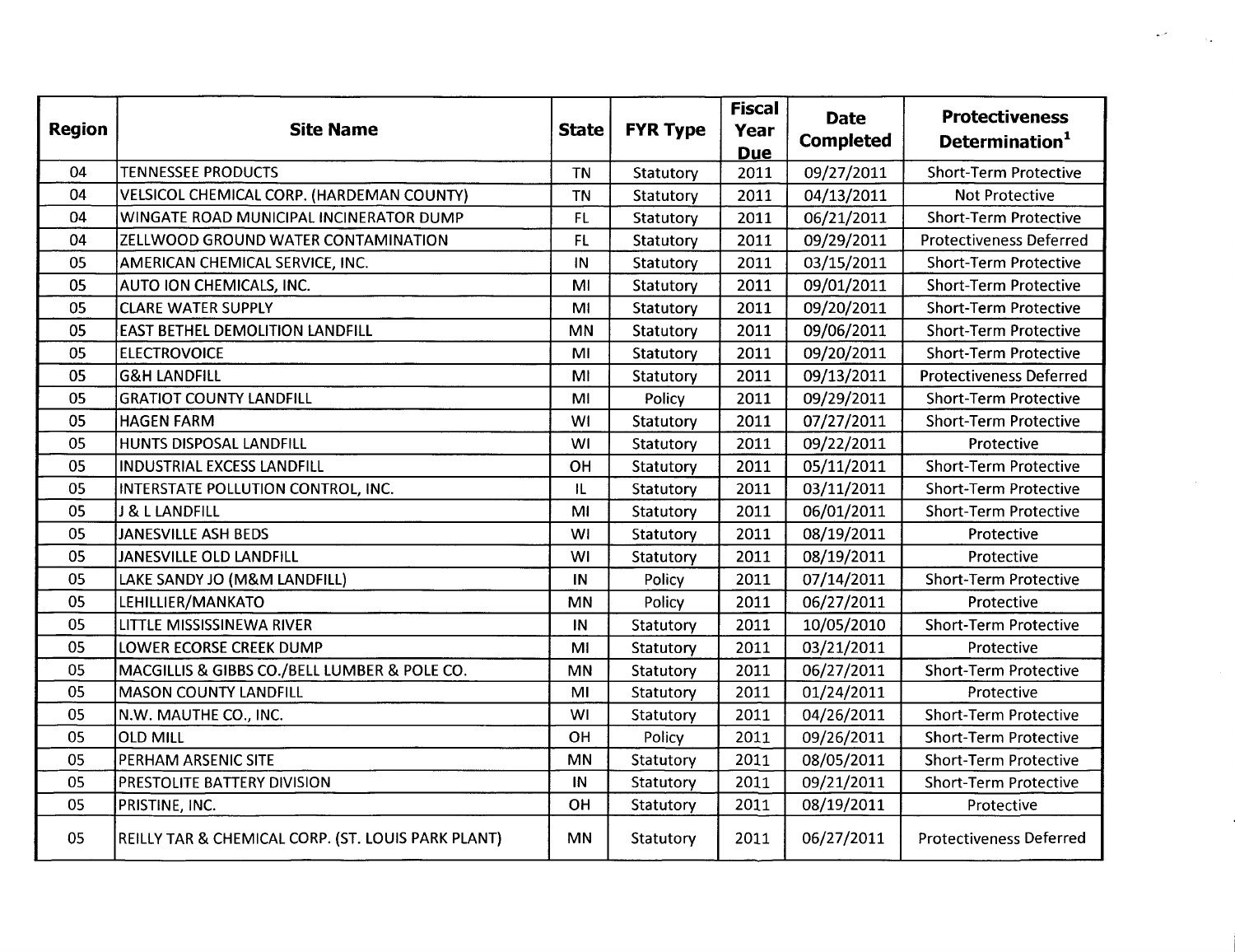| <b>Region</b> | <b>Site Name</b>                            | <b>State</b> | <b>FYR Type</b> | <b>Fiscal</b><br>Year<br><b>Due</b> | <b>Date</b><br><b>Completed</b> | <b>Protectiveness</b><br>Determination <sup>1</sup> |  |
|---------------|---------------------------------------------|--------------|-----------------|-------------------------------------|---------------------------------|-----------------------------------------------------|--|
| 05            | <b>RIPON CITY LANDFILL</b>                  | WI           | Statutory       | 2011                                | 09/16/2011                      | <b>Short-Term Protective</b>                        |  |
| 05            | <b>SOUTH ANDOVER SITE</b>                   | <b>MN</b>    | Statutory       | 2011                                | 06/07/2011                      | <b>Short-Term Protective</b>                        |  |
| 05            | <b>SOUTH POINT PLANT</b>                    | OH           | Statutory       | 2011                                | 05/02/2011                      | <b>Short-Term Protective</b>                        |  |
| 05            | <b>TOMAH ARMORY</b>                         | WI           | Statutory       | 2011                                | 08/19/2011                      | <b>Short-Term Protective</b>                        |  |
| 05            | UNITED SCRAP LEAD CO., INC.                 | OH           | Statutory       | 2011                                | 09/08/2011                      | <b>Short-Term Protective</b>                        |  |
| 05            | <b>WASH KING LAUNDRY</b>                    | MI           | Policy          | 2011                                | 09/23/2011                      | <b>Short-Term Protective</b>                        |  |
| 05            | WASTE, INC., LANDFILL                       | IN           | Statutory       | 2011                                | 06/27/2011                      | Protective                                          |  |
| 05            | ZANESVILLE WELL FIELD                       | OH           | Policy          | 2011                                | 05/17/2011                      | <b>Short-Term Protective</b>                        |  |
| 06            | ALCOA (POINT COMFORT)/LAVACA BAY            | <b>TX</b>    | Statutory       | 2011                                | 06/28/2011                      | Protective                                          |  |
| 06            | ARKWOOD, INC.                               | <b>AR</b>    | Statutory       | 2011                                | 08/18/2011                      | Protective                                          |  |
| 06            | <b>BAYOU BONFOUCA</b>                       | LA           | Statutory       | 2011                                | 08/15/2011                      | <b>Short-Term Protective</b>                        |  |
| 06            | <b>COMBUSTION, INC.</b>                     | LA           | Statutory       | 2011                                | 02/11/2011                      | Protective                                          |  |
| 06            | <b>COMPASS INDUSTRIES (AVERY DRIVE)</b>     | OK           | Statutory       | 2011                                | 04/05/2011                      | Protective                                          |  |
| 06            | <b>CRYSTAL CITY AIRPORT</b>                 | <b>TX</b>    | Statutory       | 2011                                | 08/03/2011                      | <b>Short-Term Protective</b>                        |  |
| 06            | HOMESTAKE MINING CO.                        | <b>NM</b>    | Policy          | 2011                                | 09/29/2011                      | <b>Protectiveness Deferred</b>                      |  |
| 06            | KOPPERS CO., INC. (TEXARKANA PLANT)         | <b>TX</b>    | Statutory       | 2011                                | 09/27/2011                      | <b>Short-Term Protective</b>                        |  |
| 06            | <b>MIDLAND PRODUCTS</b>                     | <b>AR</b>    | Policy          | 2011                                | 08/10/2011                      | Protective                                          |  |
| 06            | <b>ODESSA CHROMIUM #1</b>                   | <b>TX</b>    | Policy          | 2011                                | 09/27/2011                      | Will be Protective                                  |  |
| 06            | OLD INGER OIL REFINERY                      | LA           | Policy          | 2011                                | 07/23/2007                      | Protective                                          |  |
| 06            | <b>OUACHITA NEVADA WOOD TREATER</b>         | <b>AR</b>    | Statutory       | 2011                                | 09/20/2011                      | Protective                                          |  |
| 06            | PETRO-CHEMICAL SYSTEMS, INC. (TURTLE BAYOU) | <b>ΤΧ</b>    | Statutory       | 2011                                | 09/16/2011                      | <b>Short-Term Protective</b>                        |  |
| 06            | PETRO-PROCESSORS OF LOUISIANA, INC.         | LA           | Policy          | 2011                                | 12/28/2010                      | <b>Short-Term Protective</b>                        |  |
| 06            | POPILE, INC.                                | AR           | Statutory       | 2011                                | 09/30/2011                      | Protective                                          |  |
| 06            | <b>SIKES DISPOSAL PITS</b>                  | <b>TX</b>    | Policy          | 2011                                | 09/28/2011                      | <b>Short-Term Protective</b>                        |  |
| 06            | TENTH STREET DUMP/JUNKYARD                  | OK           | Statutory       | 2011                                | 05/04/2011                      | <b>Short-Term Protective</b>                        |  |
| 06            | TRIANGLE CHEMICAL CO.                       | <b>TX</b>    | Policy          | 2011                                | 09/12/2011                      | <b>Short-Term Protective</b>                        |  |
| 07            | MIDWEST MANUFACTURING/NORTH FARM            | IA           | Statutory       | 2011                                | 12/23/2010                      | Protective                                          |  |
| 07            | OGALLALA GROUND WATER CONTAMINATION         | <b>NE</b>    | Policy          | 2011                                | 09/23/2011                      | <b>Protectiveness Deferred</b>                      |  |
| 07            | <b>RALSTON</b>                              | IA           | Statutory       | 2011                                | 06/30/2011                      | <b>Protectiveness Deferred</b>                      |  |
| 07            | STROTHER FIELD INDUSTRIAL PARK              | KS           | Statutory       | 2011                                | 09/28/2011                      | Protective                                          |  |
| 08            | <b>BRODERICK WOOD PRODUCTS</b>              | CO           | Statutory       | 2011                                | 09/27/2011                      | Not Protective                                      |  |
|               |                                             |              |                 |                                     |                                 |                                                     |  |

 $\label{eq:2.1} \frac{1}{2} \sum_{i=1}^n \frac{1}{2} \left( \frac{1}{2} \sum_{i=1}^n \frac{1}{2} \sum_{i=1}^n \frac{1}{2} \sum_{i=1}^n \frac{1}{2} \sum_{i=1}^n \frac{1}{2} \sum_{i=1}^n \frac{1}{2} \sum_{i=1}^n \frac{1}{2} \sum_{i=1}^n \frac{1}{2} \sum_{i=1}^n \frac{1}{2} \sum_{i=1}^n \frac{1}{2} \sum_{i=1}^n \frac{1}{2} \sum_{i=1}^n \frac{1}{2} \sum$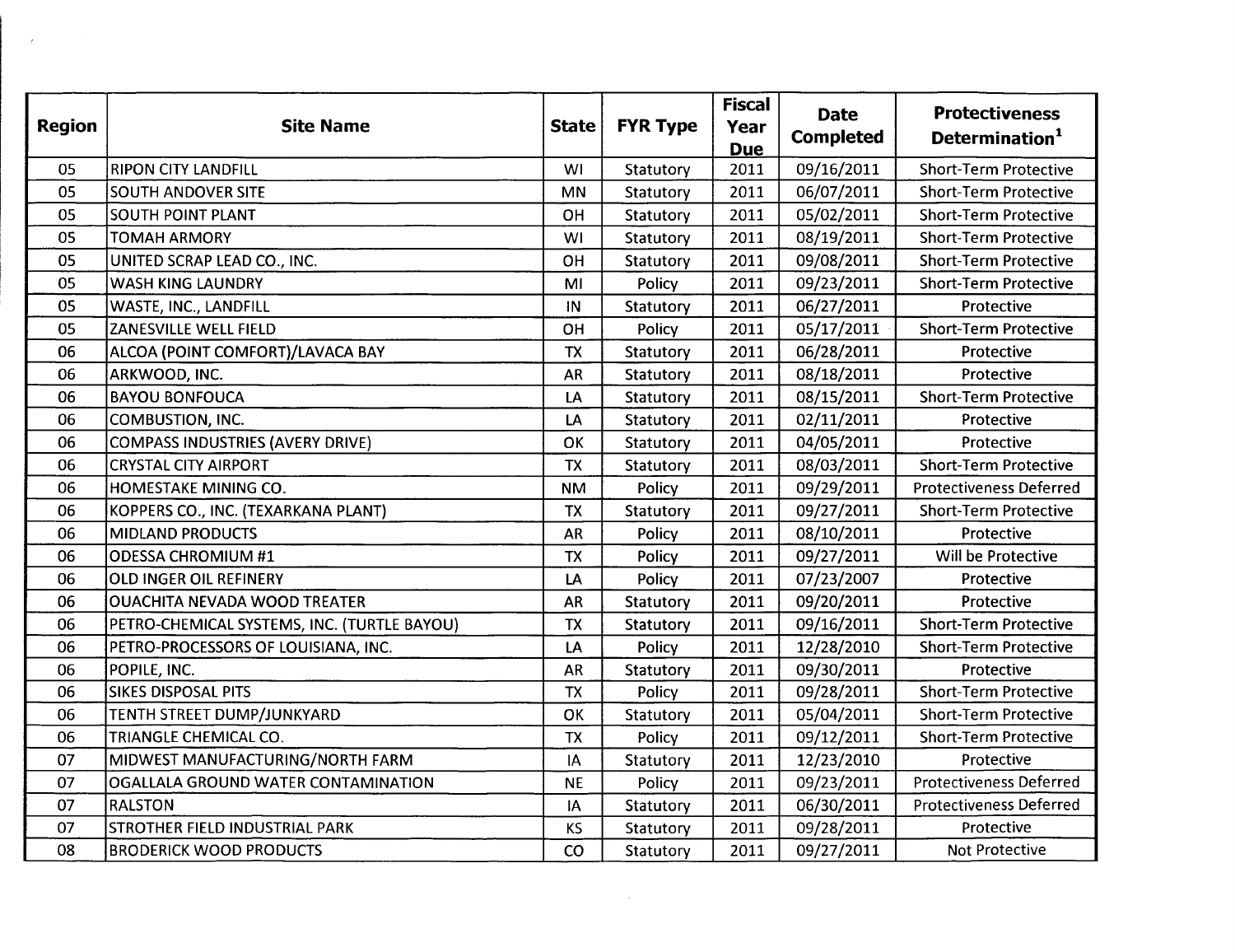| <b>Region</b> | <b>Site Name</b>                                   | <b>State</b> | <b>FYR Type</b>  | <b>Fiscal</b><br>Year<br><b>Due</b> | <b>Date</b><br><b>Completed</b> | <b>Protectiveness</b><br>Determination <sup>1</sup> |  |
|---------------|----------------------------------------------------|--------------|------------------|-------------------------------------|---------------------------------|-----------------------------------------------------|--|
| 08            | <b>EAST HELENA SITE</b>                            | MT           | Statutory        | 2011                                | 09/27/2011                      | <b>Not Protective</b>                               |  |
| 08            | <b>MARSHALL LANDFILL</b>                           | CO           | Policy           | 2011                                | 08/04/2011                      | Protective                                          |  |
| 08            | MILLTOWN RESERVOIR SEDIMENTS                       | MT           | Statutory        | 2011                                | 09/23/2011                      | Protective                                          |  |
| 08            | <b>MINOT LANDFILL</b>                              | <b>ND</b>    | Statutory        | 2011                                | 05/03/2011                      | Protective                                          |  |
| 08            | MONTANA POLE AND TREATING                          | MT           | Statutory        | 2011                                | 06/24/2011                      | Protective                                          |  |
| 08            | <b>OGDEN RAILROAD YARD</b>                         | UT           | Statutory        | 2011                                | 09/29/2011                      | Protective                                          |  |
| 08            | UTAH POWER & LIGHT/AMERICAN BARREL CO.             | UT           | Policy           | 2011                                | 07/26/2011                      | Protective                                          |  |
| 09            | <b>ATLAS ASBESTOS MINE</b>                         | <b>CA</b>    | Statutory        | 2011                                | 08/03/2011                      | <b>Short-Term Protective</b>                        |  |
| 09            | <b>BROWN &amp; BRYANT, INC. (ARVIN PLANT)</b>      | CA           | Statutory        | 2011                                | 09/22/2011                      | <b>Short-Term Protective</b>                        |  |
| 09            | <b>COALINGA ASBESTOS MINE</b>                      | CA           | Statutory        | 2011                                | 08/03/2011                      | <b>Short-Term Protective</b>                        |  |
| 09            | COAST WOOD PRESERVING                              | CA           | <b>Statutory</b> | 2011                                | 09/28/2011                      | <b>Short-Term Protective</b>                        |  |
| 09            | HASSAYAMPA LANDFILL                                | <b>AZ</b>    | Statutory        | 2011                                | 09/30/2011                      | <b>Short-Term Protective</b>                        |  |
| 09            | <b>INDIAN BEND WASH AREA</b>                       | <b>AZ</b>    | Policy           | 2011                                | 09/23/2011                      | Protective                                          |  |
| 09            | INTEL CORP. (SANTA CLARA III)                      | CA           | Policy           | 2011                                | 06/01/2011                      | Protective                                          |  |
| 09            | <b>LAVA CAP MINE</b>                               | CA           | Statutory        | 2011                                | 09/14/2011                      | <b>Short-Term Protective</b>                        |  |
| 09            | MOTOROLA, INC. (52ND STREET PLANT)                 | AZ           | Statutory        | 2011                                | 09/30/2011                      | <b>Protectiveness Deferred</b>                      |  |
| 09            | PACIFIC COAST PIPE LINES                           | CA           | Policy           | 2011                                | 09/20/2011                      | <b>Short-Term Protective</b>                        |  |
| 09            | PURITY OIL SALES, INC.                             | CA           | Statutory        | 2011                                | 09/20/2011                      | <b>Short-Term Protective</b>                        |  |
| 09            | SAN GABRIEL VALLEY (AREA 1)                        | CA           | Statutory        | 2011                                | 09/14/2011                      | <b>Short-Term Protective</b>                        |  |
| 09            | <b>SAN GABRIEL VALLEY (AREA 4)</b>                 | CA           | Statutory        | 2011                                | 03/02/2011                      | Will be Protective                                  |  |
| 09            | SELMA TREATING CO.                                 | CA           | Statutory        | 2011                                | 09/28/2011                      | Protective                                          |  |
| 09            | <b>STRINGFELLOW</b>                                | CA           | Statutory        | 2011                                | 09/28/2011                      | Protective                                          |  |
| 09            | UNITED HECKATHORN CO.                              | CA           | Statutory        | 2011                                | 09/21/2011                      | <b>Not Protective</b>                               |  |
| 09            | WESTINGHOUSE ELECTRIC CORP. (SUNNYVALE PLANT)      | CA           | Statutory        | 2011                                | 09/29/2011                      | <b>Protectiveness Deferred</b>                      |  |
| 10            | MCCORMICK & BAXTER CREOSOTING CO. (PORTLAND PLANT) | OR           | Statutory        | 2011                                | 09/26/2011                      | <b>Short-Term Protective</b>                        |  |
| 10            | NORTHWEST PIPE & CASING/HALL PROCESS COMPANY       | OR           | Statutory        | 2011                                | 09/21/2011                      | <b>Short-Term Protective</b>                        |  |
| 10            | OESER CO.                                          | <b>WA</b>    | Statutory        | 2011                                | 09/30/2011                      | <b>Short-Term Protective</b>                        |  |
| 10            | SPOKANE JUNKYARD/ASSOCIATED PROPERTIES             | <b>WA</b>    | Policy           | 2011                                | 09/23/2011                      | Protective                                          |  |

 $\mathcal{L}_{\bullet}$  .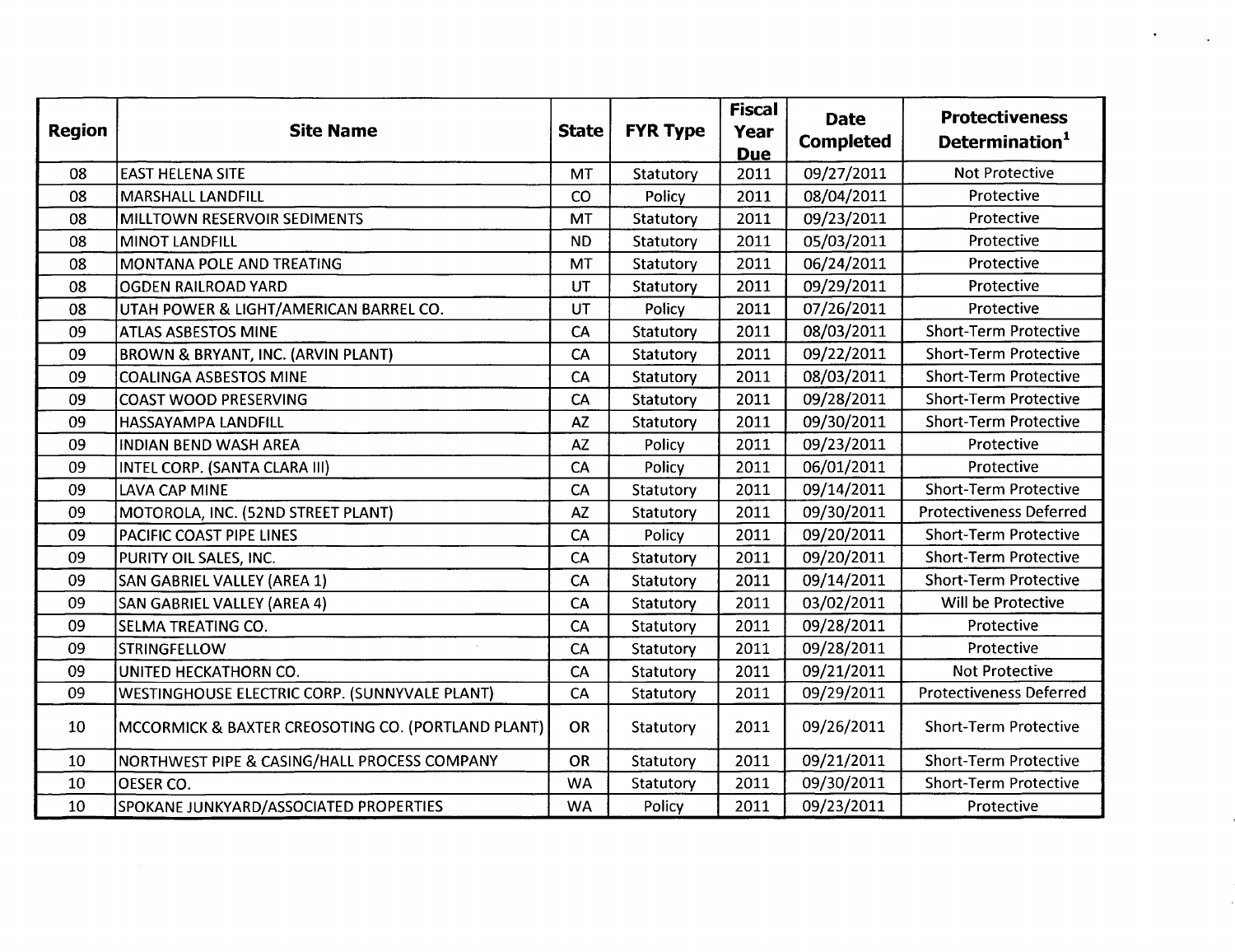# Federal Facility Reviews Due and Completed in FY 2011

 $\sim 10^6$ 

| <b>Region</b> | <b>Site Name</b>                                                              | <b>State</b> | <b>FYR Type</b> | <b>Fiscal</b><br>Year<br><b>Due</b> | <b>Date</b><br><b>Completed</b> | <b>Protectiveness</b><br>Determination <sup>1</sup> |  |
|---------------|-------------------------------------------------------------------------------|--------------|-----------------|-------------------------------------|---------------------------------|-----------------------------------------------------|--|
| 01            | FORT DEVENS-SUDBURY TRAINING ANNEX                                            | MA           | Statutory       | 2011                                | 09/15/2011                      | Protective                                          |  |
| 01            | MATERIALS TECHNOLOGY LABORATORY (USARMY)                                      | MA           | Statutory       | 2011                                | 02/10/2011                      | Protective                                          |  |
| 02            | <b>BROOKHAVEN NATIONAL LABORATORY (USDOE)</b>                                 | <b>NY</b>    | Statutory       | 2011                                | 08/09/2011                      | Protective                                          |  |
| 02            | NAVAL AIR ENGINEERING CENTER                                                  | <b>NJ</b>    | Statutory       | 2011                                | 09/08/2011                      | Protective                                          |  |
| 02            | PICATINNY ARSENAL (USARMY)                                                    | <b>NJ</b>    | Statutory       | 2011                                | 09/01/2011                      | Protective                                          |  |
| 02            | <b>SENECA ARMY DEPOT</b>                                                      | <b>NY</b>    | Statutory       | 2011                                | 08/31/2011                      | Protective                                          |  |
| 03            | <b>ANDREWS AIR FORCE BASE</b>                                                 | <b>MD</b>    | Statutory       | 2011                                | 05/17/2011                      | Protective                                          |  |
| 03            | INDIAN HEAD NAVAL SURFACE WARFARE CENTER                                      | <b>MD</b>    | Statutory       | 2011                                | 07/26/2007                      | Protective                                          |  |
| 04            | JACKSONVILLE NAVAL AIR STATION                                                | <b>FL</b>    | Statutory       | 2011                                | 09/29/2011                      | <b>Protectiveness Deferred</b>                      |  |
| 04            | <b>MARINE CORPS LOGISTICS BASE</b>                                            | GA           | Statutory       | 2011                                | 09/27/2011                      | <b>Short-Term Protective</b>                        |  |
| 04            | ROBINS AIR FORCE BASE (LANDFILL #4/SLUDGE LAGOON)                             | GA           | Statutory       | 2011                                | 09/12/2011                      | Protective                                          |  |
| 04            | WHITING FIELD NAVAL AIR STATION                                               | FL           | Statutory       | 2011                                | 09/27/2011                      | <b>Short-Term Protective</b>                        |  |
| 05            | FEED MATERIALS PRODUCTION CENTER (USDOE)                                      | OH           | Statutory       | 2011                                | 09/13/2011                      | Protective                                          |  |
| 05            | <b>MOUND PLANT (USDOE)</b>                                                    | OH           | Statutory       | 2011                                | 09/27/2011                      | Protective                                          |  |
| 05            | SANGAMO ELECTRIC DUMP/CRAB ORCHARD NATIONAL<br><b>WILDLIFE REFUGE (USDOI)</b> | IL           | Statutory       | 2011                                | 06/30/2011                      | Will be Protective                                  |  |
| 05            | <b>WRIGHT-PATTERSON AIR FORCE BASE</b>                                        | OH           | Statutory       | 2011                                | 12/09/2010                      | Protective                                          |  |
| 06            | LONE STAR ARMY AMMUNITION PLANT                                               | <b>TX</b>    | Statutory       | 2011                                | 09/27/2011                      | Protective                                          |  |
| 06            | LOUISIANA ARMY AMMUNITION PLANT                                               | LA           | Statutory       | 2011                                | 07/15/2011                      | <b>Short-Term Protective</b>                        |  |
| 07            | <b>IOWA ARMY AMMUNITION PLANT</b>                                             | IA           | Statutory       | 2011                                | 04/05/2011                      | Will be Protective                                  |  |
| 07            | WELDON SPRING QUARRY/PLANT/PITS (USDOE/ARMY)                                  | <b>MO</b>    | Statutory       | 2011                                | 09/27/2011                      | Will be Protective                                  |  |
| 09            | <b>EDWARDS AIR FORCE BASE</b>                                                 | CA           | Statutory       | 2011                                | 09/30/2011                      | <b>Protectiveness Deferred</b>                      |  |
| 09            | EL TORO MARINE CORPS AIR STATION                                              | CA           | Statutory       | 2011                                | 09/28/2009                      | <b>Short-Term Protective</b>                        |  |
| 09            | <b>GEORGE AIR FORCE BASE</b>                                                  | CA           | Statutory       | 2011                                | 09/02/2011                      | <b>Short-Term Protective</b>                        |  |
| 09            | LAWRENCE LIVERMORE NATL LAB (SITE 300) (USDOE)                                | CA           | Statutory       | 2011                                | 09/07/2011                      | Protective                                          |  |
| 09            | RIVERBANK ARMY AMMUNITION PLANT                                               | CA           | Statutory       | 2011                                | 09/28/2011                      | <b>Short-Term Protective</b>                        |  |
| 09            | <b>WILLIAMS AIR FORCE BASE</b>                                                | AZ           | Statutory       | 2011                                | 09/29/2011                      | <b>Short-Term Protective</b>                        |  |
| 10            | <b>FORT WAINWRIGHT</b>                                                        | AK           | Statutory       | 2011                                | 09/29/2011                      | <b>Short-Term Protective</b>                        |  |
| 10            | JACKSON PARK HOUSING COMPLEX (USNAVY)                                         | <b>WA</b>    | Statutory       | 2011                                | 09/13/2011                      | <b>Not Protective</b>                               |  |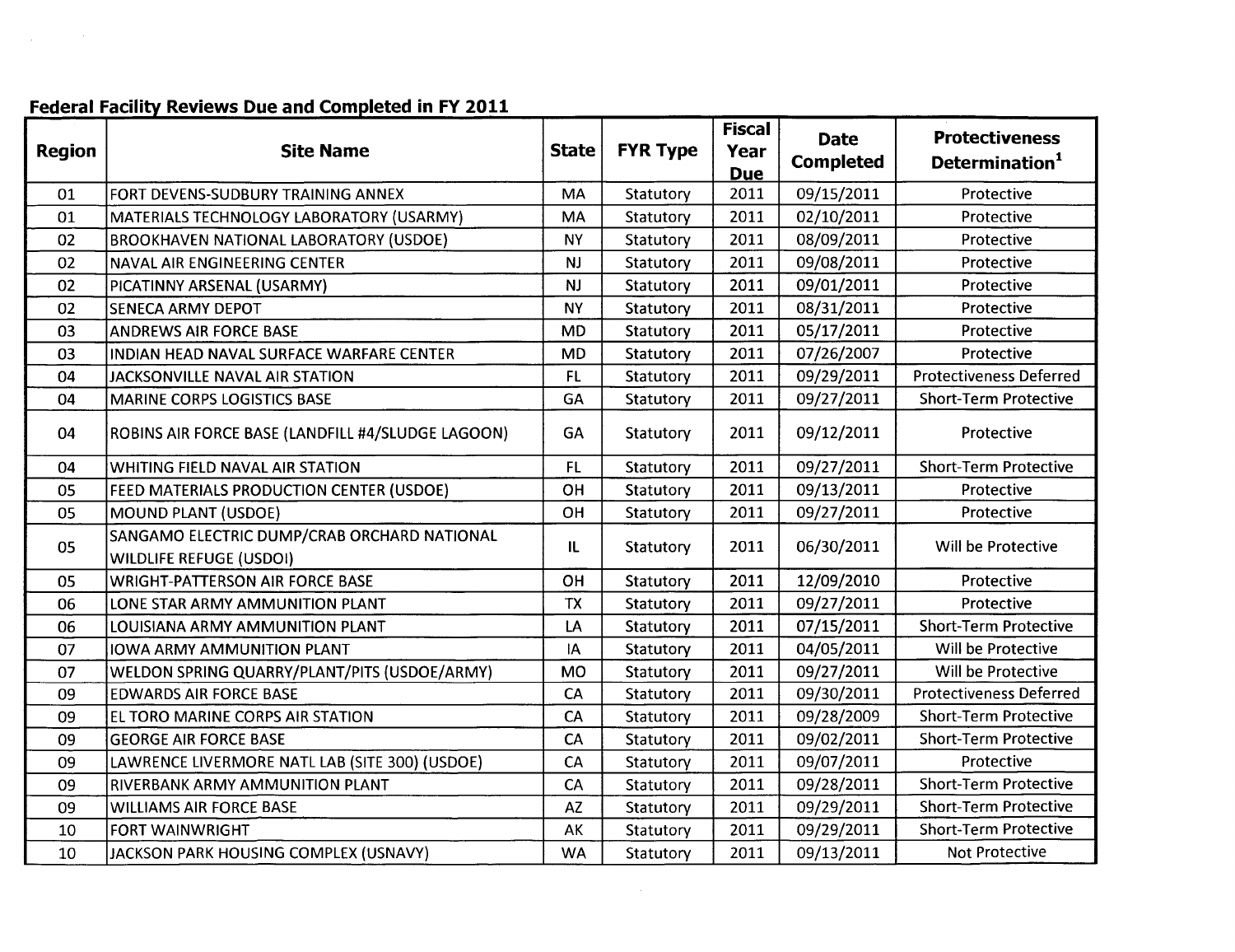| <b>Region</b> | <b>Site Name</b>                                                      | State | <b>FYR Type</b> | <b>Fiscal</b><br>Year<br><b>Due</b> | <b>Date</b><br><b>Completed</b> | <b>Protectiveness</b><br>Determination <sup>1</sup> |
|---------------|-----------------------------------------------------------------------|-------|-----------------|-------------------------------------|---------------------------------|-----------------------------------------------------|
| 10            | MOUNTAIN HOME AIR FORCE BASE                                          | ID    | Policy          | 2011                                | 09/30/2011                      | Will be Protective                                  |
| 10            | <b>NAVAL UNDERSEA WARFARE ENGINEERING STATION (4)</b><br>WASTE AREAS) | WA    | Statutory       | 2011                                | 12/30/2010                      | <b>Protectiveness Deferred</b>                      |

## Non-Federal Facility Reviews Due in Prior or Later Fiscal Years, Currently Completed

| Region | <b>Site Name</b>                            | <b>State</b> | <b>FYR Type</b> | <b>Fiscal</b><br><b>Year</b><br><b>Due</b> | <b>Date</b><br><b>Completed</b> | <b>Protectiveness</b><br>Determination <sup>1</sup> |  |
|--------|---------------------------------------------|--------------|-----------------|--------------------------------------------|---------------------------------|-----------------------------------------------------|--|
| 03     | RESIN DISPOSAL                              | PA           | Statutory       | 2010                                       | 12/30/2010                      | <b>Short-Term Protective</b>                        |  |
| 03     | IRYELAND ROAD ARSENIC SITE                  | PA           | Statutory       | 2012                                       | 09/29/2011                      | <b>Short-Term Protective</b>                        |  |
| 03     | <b>WOODLAWN COUNTY LANDFILL</b>             | MD           | Statutory       | 2010                                       | 12/16/2010                      | Protective                                          |  |
| 05     | BURLINGTON NORTHERN (BRAINERD/BAXTER PLANT) | <b>MN</b>    | Policy          | 2008                                       | 12/23/2011                      | <b>Short-Term Protective</b>                        |  |
| 05     | CHARLEVOIX MUNICIPAL WELL                   | MI           | Discretionary   | 2014                                       | 09/23/2011                      | <b>Protectiveness Deferred</b>                      |  |
| 06     | DUTCHTOWN TREATMENT PLANT                   | LA           | Statutory       | 2012                                       | 08/17/2011                      | Protective                                          |  |
| 07     | DOEPKE DISPOSAL (HOLLIDAY)                  | KS           | Statutory       | 2010                                       | 12/14/2010                      | Protective                                          |  |
| 07     | RAILROAD AVENUE GROUNDWATER CONTAMINATION   | IA           | Policy          | 2012                                       | 09/15/2011                      | <b>Protectiveness Deferred</b>                      |  |
| 08     | SILVER BOW CREEK/BUTTE AREA                 | MT           | Statutory       | 2010                                       | 06/27/2011                      | Not Protective                                      |  |
| 10     | UNITED CHROME PRODUCTS, INC.                | OR           | Policy          | 2008                                       | 09/29/2011                      | <b>Short-Term Protective</b>                        |  |

## Federal Facility Reviews Due in Prior or Later Fiscal Years, Currently Completed

| <b>Region</b> | <b>Site Name</b>                                                  | <b>State</b> | <b>FYR Type</b> | <b>Fiscal</b><br>Year | <b>Date</b><br><b>Completed</b> | <b>Protectiveness</b><br>Determination <sup>1</sup> |
|---------------|-------------------------------------------------------------------|--------------|-----------------|-----------------------|---------------------------------|-----------------------------------------------------|
| 03            | <b>IBRANDYWINE DRMO</b>                                           | <b>MD</b>    | Statutory       | 2013                  | 5/17/2011                       | Protective                                          |
| 03            | FORT GEORGE G. MEADE (OUs 1 AND 2)                                | <b>MD</b>    | Statutory       | 2004                  | 9/23/2011                       | <b>Short-Term Protective</b>                        |
| 03            | FORT GEORGE G. MEADE (OU 7)                                       | <b>MD</b>    | Statutory       | 2012                  | 9/27/2011                       | <b>Short-Term Protective</b>                        |
| 03            | LANGLEY AIR FORCE BASE/NASA LANGLEY RESEARCH CENTER<br>$(NASA)^2$ | VA           | Statutory       | 2003                  | 9/30/2011                       | Protective                                          |
| 03            | NORFOLK NAVAL SHIPYARD                                            | VA           | Statutory       | 2015                  | 08/16/2011                      | Protective                                          |
| 03            | <b>WEST VIRGINIA ORDNANCE (USARMY)</b>                            | <b>WV</b>    | Statutory       | 2010                  | 09/23/2011                      | Protective                                          |
| 04            | HOMESTEAD AIR FORCE BASE (BRAC)                                   | FL           | Statutory       | 2010                  | 09/27/2011                      | <b>Short-Term Protective</b>                        |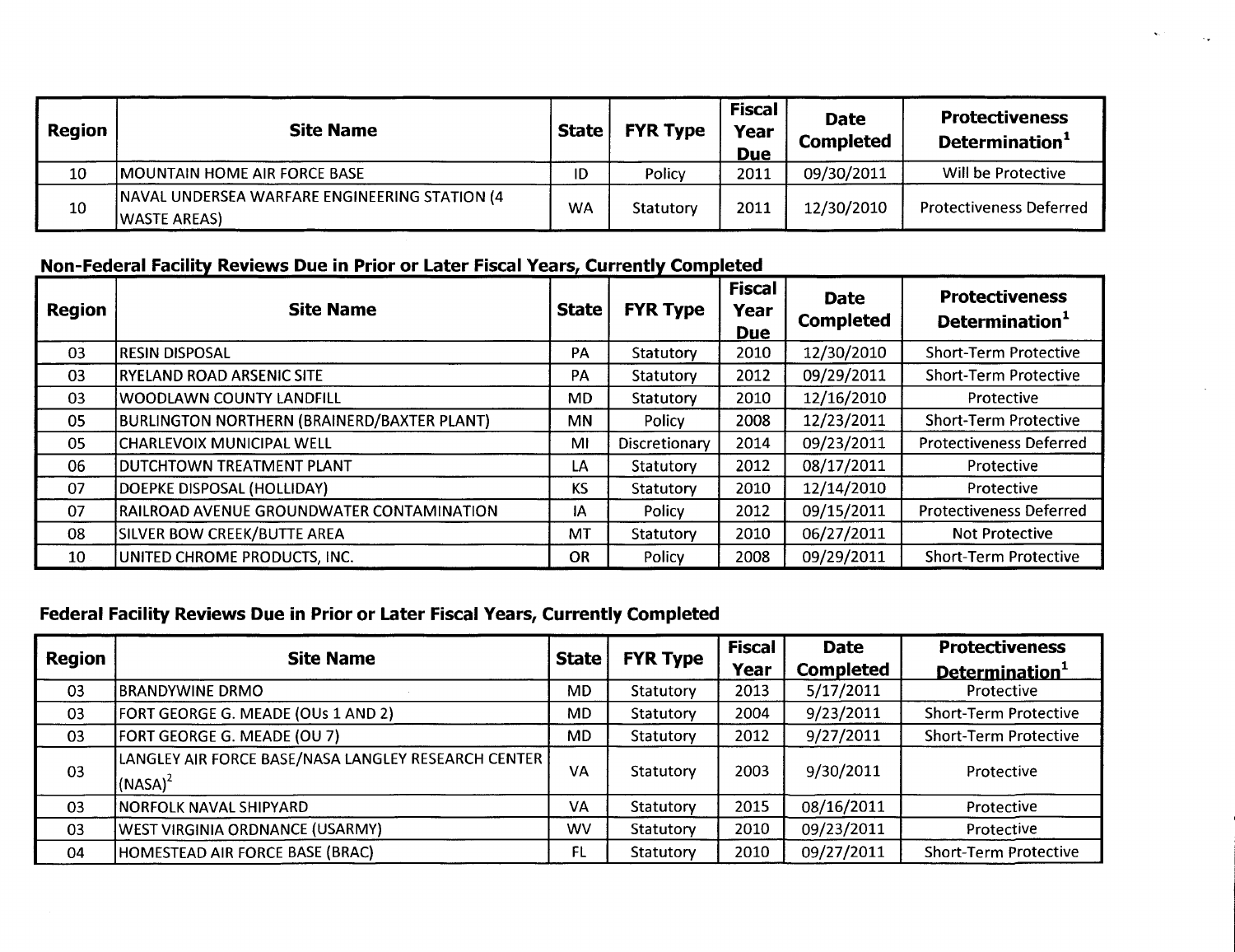| Region | <b>Site Name</b>                                      | <b>State</b> | <b>FYR Type</b> | <b>Fiscal</b><br>Year<br><b>Due</b> | <b>Date</b><br><b>Completed</b> | <b>Protectiveness</b><br>Determination <sup>1</sup> |  |
|--------|-------------------------------------------------------|--------------|-----------------|-------------------------------------|---------------------------------|-----------------------------------------------------|--|
| 04     | HOMESTEAD AIR FORCE BASE                              | FL           | Statutory       | 2010                                | 09/29/2011                      | <b>Protectiveness Deferred</b>                      |  |
| 04     | MILAN ARMY AMMUNITION PLANT                           | ΤN           | Statutory       | 2010                                | 09/16/2011                      | Not Protective                                      |  |
| 04     | USN AIR STATION CECIL FIELD                           | FL           | Statutory       | 2010                                | 09/08/2011                      | <b>Short-Term Protective</b>                        |  |
| 07     | LAKE CITY ARMY AMMUNITION PLANT (NORTHWEST<br>LAGOON) | <b>MO</b>    | Statutory       | 2010                                | 04/11/2011                      | Protective                                          |  |
| 08     | ROCKY MOUNTAIN ARSENAL (USARMY)                       | CO           | Statutory       | 2013                                | 09/30/2011                      | Will be Protective                                  |  |
| 09     | ALAMEDA NAVAL AIR STATION                             | СA           | Policy          | 2014                                | 09/28/2011                      | <b>Short-Term Protective</b>                        |  |
| 10     | IDAHO NATIONAL ENGINEERING LABORATORY (USDOE)         | ID           | Statutory       | 2012                                | 02/07/2011                      | Will be Protective                                  |  |

## Non-Federal and Federal Facility Reviews Due in FY 2011, Completed in FY 2012

| Region | <b>Site Name</b>                         | <b>State</b> | <b>FYR Type</b> | <b>Fiscal</b><br>Year<br><b>Due</b> | <b>Date</b><br><b>Completed</b> |
|--------|------------------------------------------|--------------|-----------------|-------------------------------------|---------------------------------|
| 08     | <b>BURLINGTON NORTHERN(SOMERS PLANT)</b> | MT           | Statutory       | 2011                                | 02/28/2012                      |
| 10     | BANGOR NAVAL SUBMARINE BASE*             | <b>WA</b>    | Statutory       | 2011                                | 10/14/2011                      |
| 10     | BANGOR ORDNANCE DISPOSAL*                | WA           | Statutory       | 2011                                | 10/14/2011                      |

# Non-Federal and Federal Facility Reviews Due in Prior Fiscal Years, Pending

| <b>Region</b> | <b>Site Name</b>                 | <b>State</b> | <b>FYR Type</b> | <b>Fiscal</b><br>Year<br><b>Due</b> |
|---------------|----------------------------------|--------------|-----------------|-------------------------------------|
| 05            | ISPARTAN CHEMICAL                | MI           | Statutory       | 2004                                |
| 06            | <b>IROCKWOOL INDUSTRIES INC.</b> | ТX           | Statutory       | 2010                                |
| 10            | IMARTIN-MARIETTA ALUMINUM CO.    | OR           | Statutory       | 2010                                |

\* Federal facility site

1 For all sites that require a five-year review, a separate protectiveness determination is generally made for each portion or operable unit (OU) of the site. The determination that is considered

"least protective" is used as the general determination for the review in this report. For example, if one operable unit is protective but another operable unit has protectiveness deferred, the

determination for the entire review will be protectiveness deferred.

2 For this site, the five-year review completed on 9/30/2011 brings the site into compliance for reports due in both FY 2003 and FY 2008.